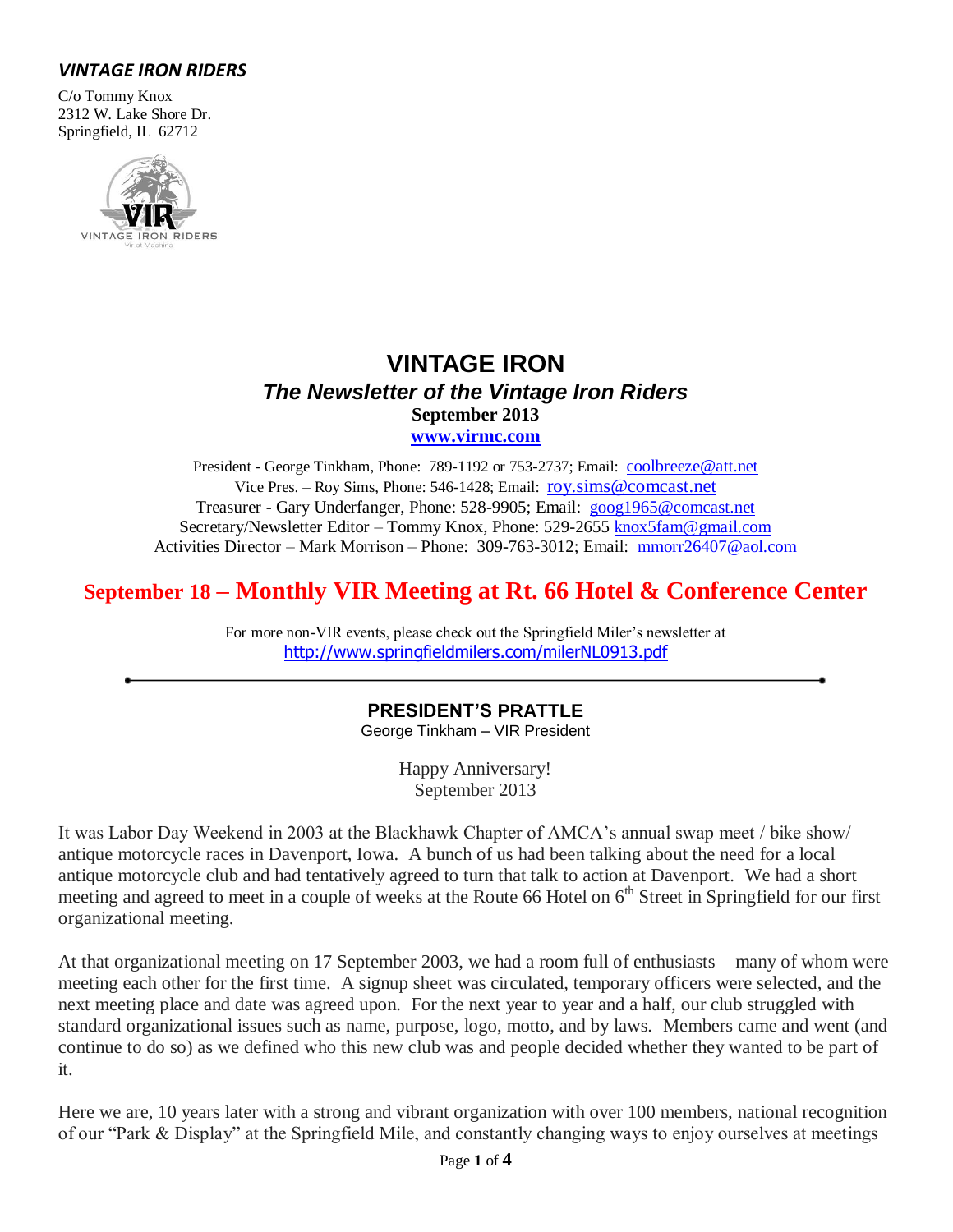and events. Attendance at meetings approaches 50% of our membership – which is almost unheard of for a social organization. Somehow, we must be doing something right.

One of the things that are right about Vintage Iron Riders is our members. We seem to enjoy a lot of the same things and are willing to develop and participate in new ideas for events. Everyone likes our movie night at the January meeting. The road trip in passenger vans to the National Motorcycle Museum in Anamosa, Iowa last year was a hoot. The "Ride to Ron's" on the last weekend in September is a great way to enjoy great motorcycling roads, good food, fellowship, and the outdoors. Last month's meeting at Cuyler's shop (Capital City Motorsports) was fun. It looks like the tradition of trying different things will continue next month when we have our meeting at a weenie roast at Dave & Pat Reischauer's place near Virden.

Perhaps what makes this club work so well is that – through it – we enjoy ourselves. Frankly, we are obligated to do so. After all, the "Purpose" section of our by-laws states: "Above all, the purpose of this club is to have fun."



**2003–2013**

# **10-Year Anniversary**

Our September 18 regular meeting at the Route 66 Conference Center finds us at the site of the initial meeting ten years ago. We are planning a special celebration with a decorated sheet cake, a moment of remembrance for fallen members, and a reunion of past members. If you know of any earlier members, please invite them to come to our September meeting and share in the festivities. We are making arrangements for a special anniversary edition tee shirt – black with gold lettering. Roy Sims will be taking orders at the September meeting with delivery in time for Christmas. A decade is a long time for any organization or club, so we approach the next decade with gratitude for one another and the assurance that this club will continue as long as members continue to participate and share their expertise.

# **September Rides**

Don't forget the "World's Slowest Indian" ride from Chatham to Alton, IL on Saturday, September 21, leaving the Chatham train depot at 10:30 am. Member John Langheim is coordinating this memorial run for his father. He can be reached at 217-652-8996.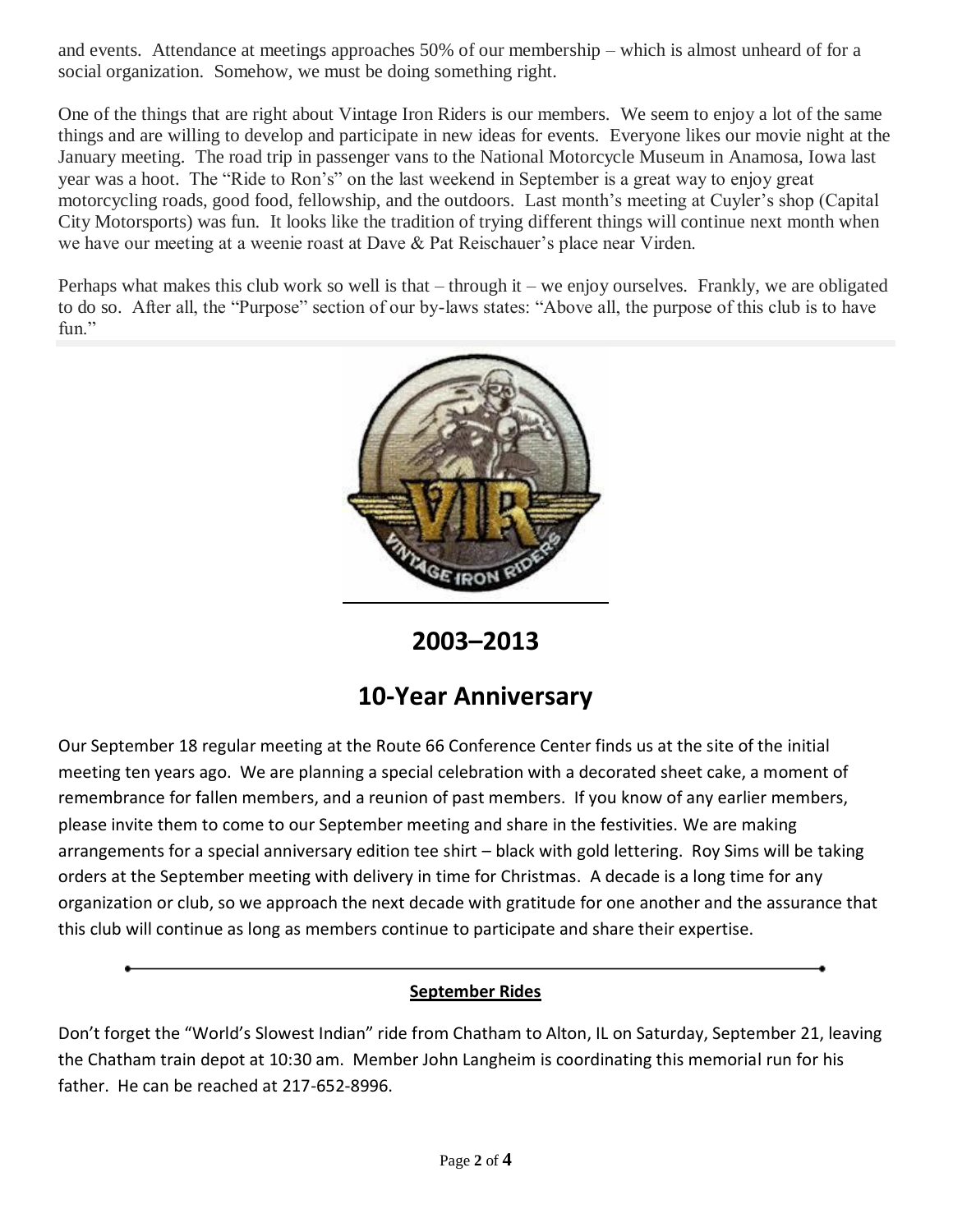#### **Ride To Ron's (R2R)**

The annual Ride to Ron's will be on Saturday, September 28, leaving Denny's parking lot in the southwest corner of White Oaks Mall parking area at 9:00 am. This ride is open to all members and guests – regardless of what they ride - and will traverse the approximately 120 miles to Kirkwood, IL where we will be warmly welcomed by Ron and Kathy Tinkham. There will be more food than you could possibly eat. There is a cabin with bunks for sleeping, camping area, toilet facilities (bushes and an outhouse), and a bonfire. \$20.00 is all it costs! There will also be a chase vehicle and trailer capable of hauling luggage, any cooler that you might want to bring, and any motorcycles that would shoot craps on the trip. This ride is a favorite of several club members. We have plenty of pit stops along the way and always stop off to see somebody's motorcycle collection. For more information, contact George Tinkham 789-1192 or 753-2737 or coolbreeze@att.net.

#### **Club Website**

Welcome aboard to Bill Hart who has volunteered to help out with our club website. Bill replaces Frank Selvaggio who has done a great job. Carol Edwards and Bill will be updating information, pictures, dates, etc., so remember to use this club resource. Contact Carol at 529-1184 or waecje@sbcglobal.net for access information.

#### **FYI – FOR YOUR INVOLVEMENT**

Nominations and elections for officers are rapidly approaching and we want to encourage anyone who wants to be involved to come forward. Don't be afraid to nominate yourself. Our current board has served with distinction but it is in the best interest of the club for anyone with a willingness to get involved in a deeper measure.

#### Minutes of Meeting **Vintage Iron Riders Capitol City Motorsports Aug. 21, 2013**

Social time from 5:00-6:00 pm with pizza provided by the Club. At 6:05 pm the meeting was called to order. Jim Swearington, Tom Smith, Willie Rees, and Greg Keehner were approved for membership.

George Tinkham introduced Betty Paul who was voted in last month.

**Springfield Mile:** Members were encouraged to come out Saturday morning to help set up. Roy Sims is the contact. Leroy Solomon provided information about ticket sales.

**H. Tapscott:** George reminded the club of Harvey Tapscott's invaluable involvement and contribution to the Club. John Anderson will look into getting memorial patches for members who have recently died.

George reported that new laws had been enacted to promote motorcycle issues.

Roy Sims mentioned and took orders for products.